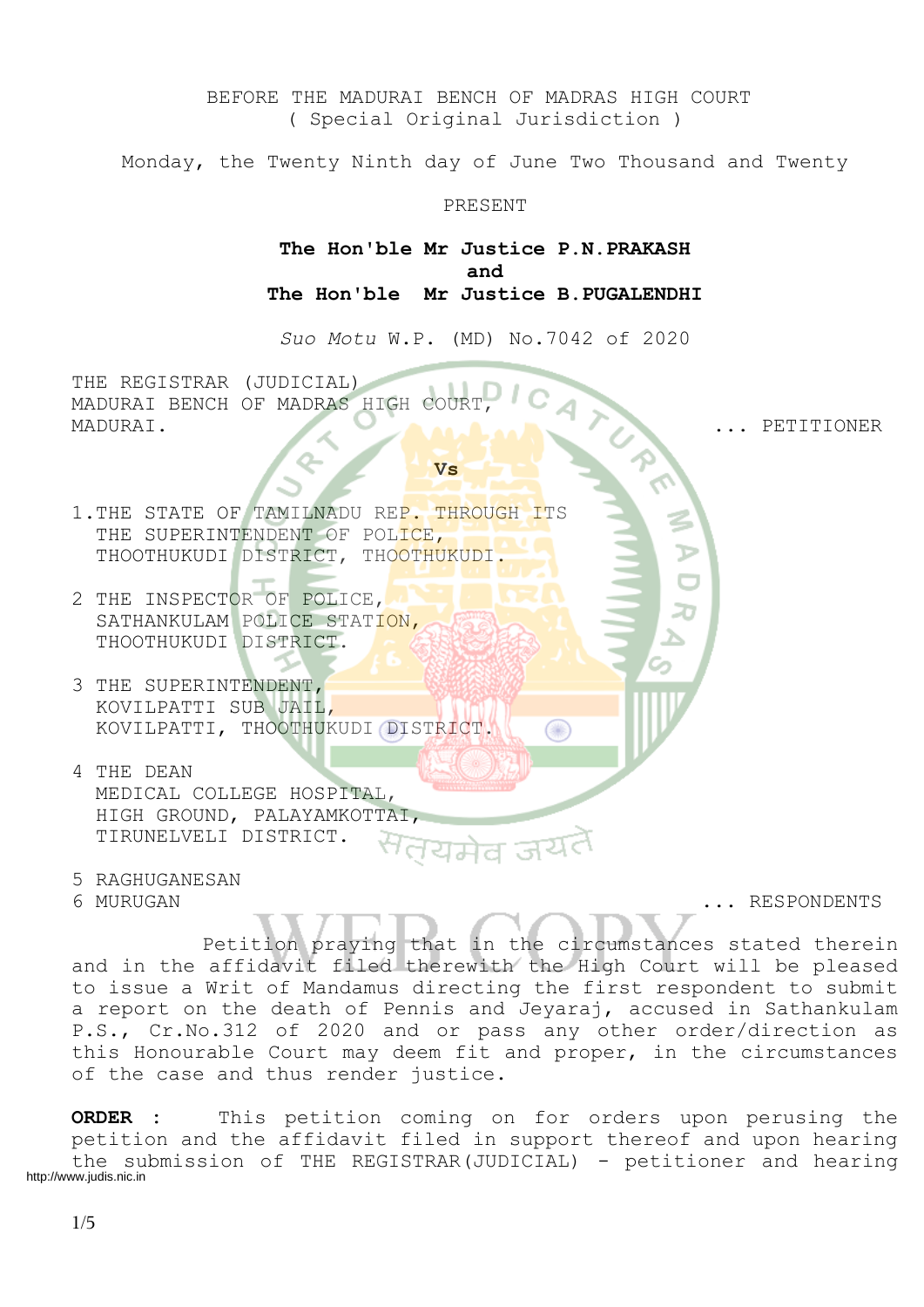the arguments of Mr.K.CHELLAPANDIAN, Additional Advocate General assisted by Mr.R.ANANDHARAJ, Additional Public Prosecutor on behalf of the Respondents R1 to R4, the court made the following order:-

#### **(Order of the Court was made by P.N. PRAKASH, J.)**

On special mentioning made by Mr.K.Chellapandian, learned Additional Advocate General, this matter is taken up for hearing today.

**2** The learned Additional Advocate General submitted that the State Government is intending to transfer the investigation of the Sathankulam case to the Central Bureau of Investigation, after getting formal nod of this Court in regard thereto, inasmuch as, this Court has taken up the matter *suo motu* and is closely monitoring it.

**3** Though we appreciate the deference shown to this Court by the State Government, we make it clear that, to transfer or not to transfer the case to the C.B.I., is the policy decision of the State Government and such a transfer is governed by the provisions of the Delhi Special Police Establishment Act, 1946.

**4** Since there are certain procedural formalities for effecting transfer of the case in the event of the State Government issuing necessary Government Order, which may consume a reasonable time, we issue the following directions, on the premise that the case is likely to be transferred to the C.B.I.:

i. The Registrar (Judicial), Madurai Bench of Madras High Court, shall take a photocopy of the preliminary post-mortem certificates and certify them and keep them in safe custody and send the original post-mortem certificates in a sealed cover to the learned Chief Judicial Magistrate, Tuticorin, who, in turn, shall hand over the same to the Investigating Officer of the C.B.I. The post-mortem doctors are awaiting the Chemical Analysis, Histopathological examination and Microbiological examination reports. Only upon receipt of those reports, can the final opinion be given. Therefore, the Dean, Tirunelveli Medical College, shall send the final opinion, to the learned Chief Judicial Magistrate, Tuticorin, who, in turn, shall hand over the same to the Investigating Officer of the C.B.I. A copy of the final opinion shall also be sent to this Court in a sealed cover. The Director, Tamil Nadu Forensic Sciences Laboratory, Chennai, is directed to give top priority to the examination of the materials sent by the post-mortem doctors, so that they can give their final opinion at the earliest.

ii.The learned Judicial Magistrate No.I, Kovilpatti, shall send a copy of his report to this Court in a sealed cover and keep the http://www.judis.nic.in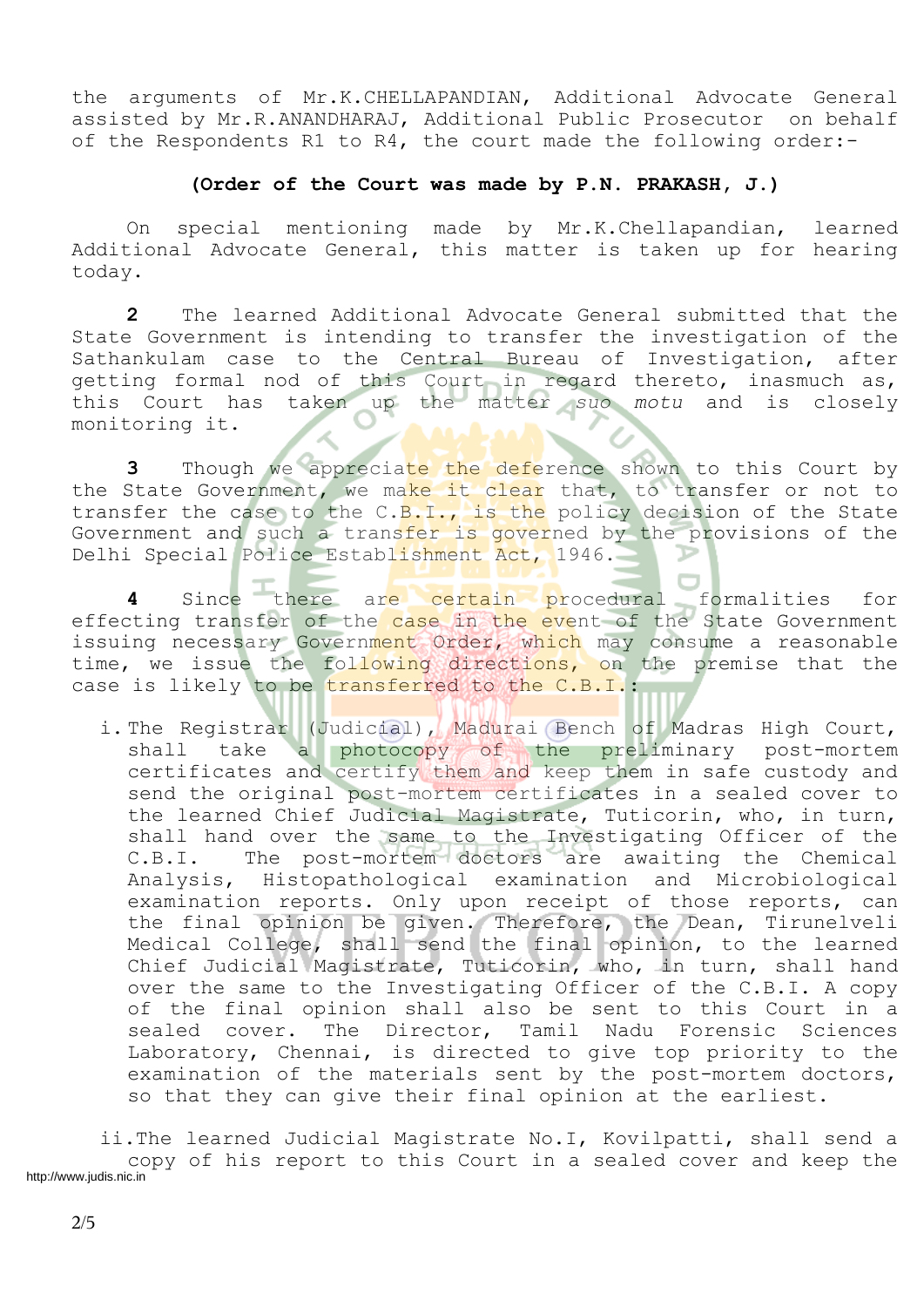original report with him in safe custody and hand over the same to the Investigating Officer of the C.B.I.

- iii.The Deputy Superintendent of Police, Kovilpatti Range, shall hand over the Case Diaries in Kovilpatti East P.S. Cr. Nos.649 and 650 of 2020, to the learned Chief Judicial Magistrate, Tuticorin, for safe custody, who, in turn, shall hand over the same to the Investigating Officer of the C.B.I.
- iv.Though the accused in Sathankulam P.S.Cr. No.312 of 2020, *viz*., Jayaraj and Bennicks, are no more, the Superintendent of Police, Tuticorin District, shall hand over the Case Diary and other related records in Sathankulam P.S. Cr. No.312 of 2020 to the learned Chief Judicial Magistrate, Tuticorin, who, in turn, shall hand over the same to the Investigating Officer of the C.B.I., as those records will aid the C.B.I. Investigation.

**5** Further, the learned Principal District Judge, Tuticorin, who is closely monitoring the case, informed us that the police personnel in the Sathankulam Police Station are not co-operating with the learned Judicial Magistrate No. I, Kovilpatti, in conducting the enquiry under Section  $176(1)$   $(1-A)$ , Cr.P.C., for collecting clue materials. Therefore, we direct the District Collector, Tuticorin, to depute Revenue Officers to the Sathankulam Police Station, for the purpose of preserving the clue materials. In this regard, we also direct the Assistant Director of Mobile Forensic Science Laboratory, Tuticorin, to immediately go the Sathankulam Police Station, to collect the clue materials and assist the learned Judicial Magistrate No. I, Kovilpatti. If necessary, a team of forensic science experts from the Regional Forensic Science Laboratory, Tirunelveli, may also be requisitioned.

**6** Coming to the suggestion put forth by this Court in the order dated 24.06.2020 *qua* addressing the psychological needs of the policemen and their family members, it is seen that the State Government had already launched a scheme called "Police Wellbeing Programme" in collaboration with NIMHANS, Bangalore, *vide* G.O. Ms.No.516, Home (Police-IX) Department dated 11.06.2018 and has allocated a sum of Rs.10 crores towards that scheme. The learned Additional Advocate General shall ascertain as to whether the said programme is being continued or not and apprise us of it.

Post tomorrow (30.06.2020).

 sd/- 29/06/2020

/ TRUE COPY /

 / /2020 Sub-Assistant Registrar (C.S.) Madurai Bench of Madras High Court, Madurai - 625 023.

http://www.judis.nic.in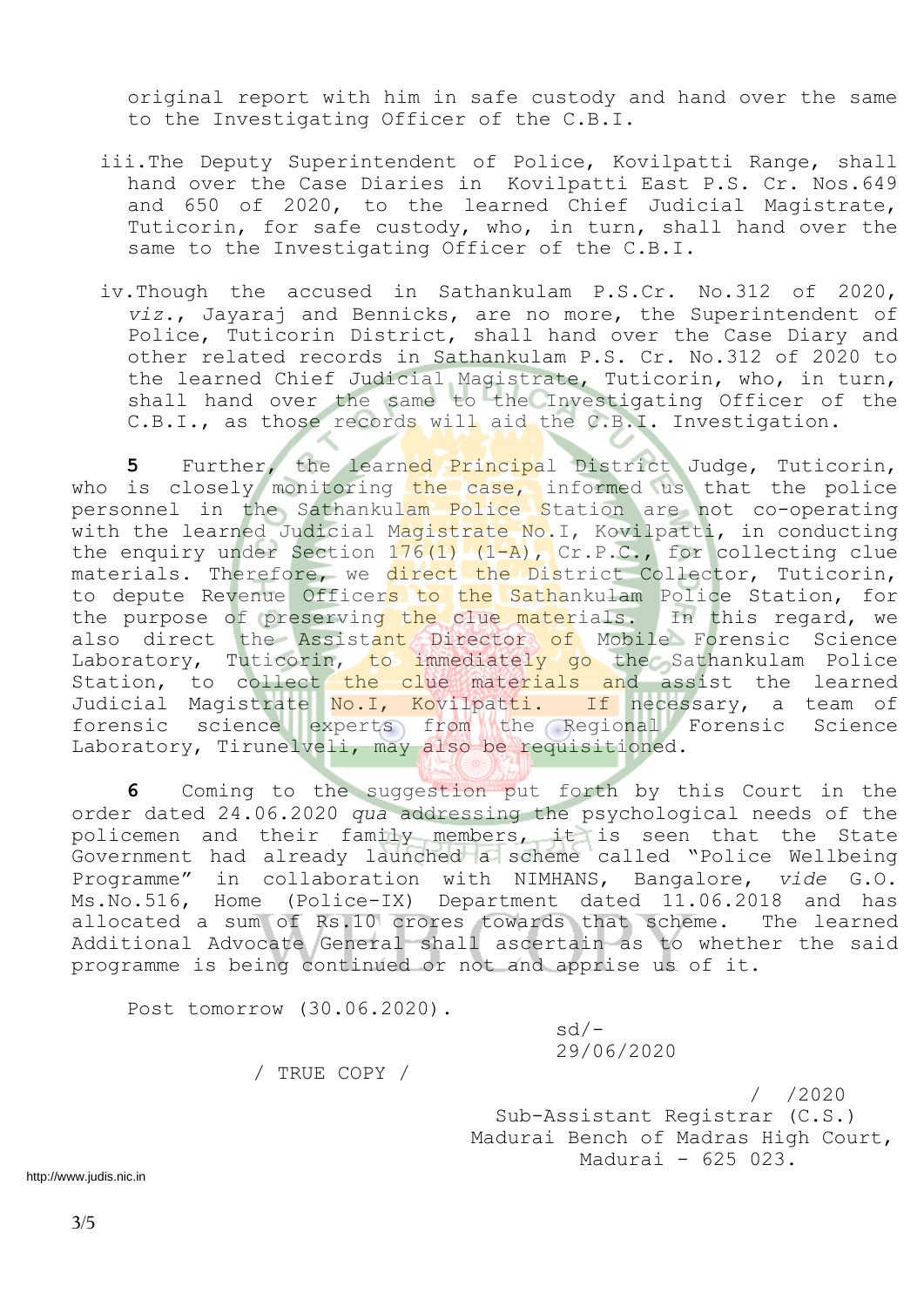#### **TO**

- 1 THE PRINCIPAL DISTRICT JUDGE, TUTICORIN.
- 2 THE JUDICIAL MAGISTRATE No.1, KOVILPATTI.
- 3 THE JUDICIAL MAGISTRATE, SATHANKULAM, TUTICORIN DISTRICT.
- 4 THE CHIEF JUDICIAL MAGISTRATE, TUTICORIN.
- 5 THE CENTRAL BUREAU OF INVESTIGATION, MADURAI.
- 6 THE CHIEF SECRETARY, GOVERNMENT OF TAMIL NADU, SECRETARIAT, FORT ST. GEORGE, CHENNAI 600 009.
- 7 THE DISTRICT COLLECTOR, TUTICORIN.
- 8 THE DIRECTOR GENERAL OF POLICE, CHENNAI 600 004.
- 9 THE INSPECTOR GENERAL OF POLICE, SOUTH ZONE, MADURAI.
- 10 THE SUPERINTENDENT OF POLICE, THOOTHUKUDI DISTRICT, THOOTHUKUDI.
- 11 THE SUPERINTENDENT, KOVILPATTI SUB JAIL, KOVILPATTI, THOOTHUKUDI DISTRICT.
- 12 THE DEPUTY SUPERINTEDENT OF POLICE, KOVILPATTI RANGE
- 13 THE DIRECTOR, TAMIL NADU FORENSIC SCIENCES LABORATORY KAMARAJ SALAI, CHENNAI 600 004

₩

- 14 THE ASSISTANT DIRECTOR OF MOBILE FORENSIC SCIENCE LABORATORY, DISTRICT POLICE OFFICE COMPLEX, TUTICORIN.
- 15 THE DEPUTY DIRECTOR, REGIONAL FORENSIC SCIENCE LABORATORY, NEAR TIRUNELVELI DISTRICT COURT CAMPUS, TIRUNELVELI.

http://www.judis.nic.in